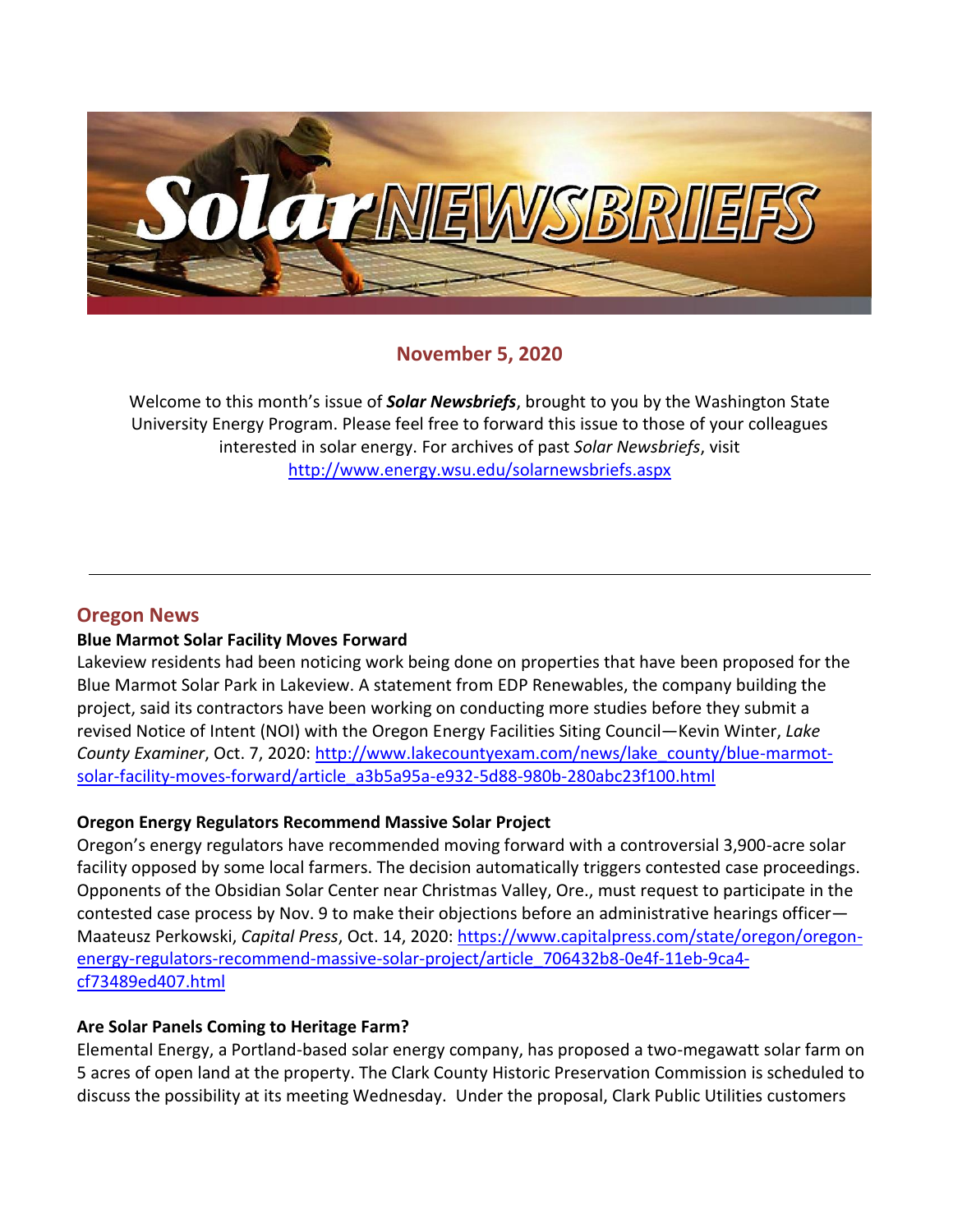would have an option to subscribe to a select number of panels and have the power generated from those panels be credited to their accounts—Jack Hefferman, *The Columbian Blogs*, Oct. 30, 2020: [https://blogs.columbian.com/all-politics-is-local/are-solar-panels-coming-to-heritage](https://blogs.columbian.com/all-politics-is-local/are-solar-panels-coming-to-heritage-farm/#:~:text=Solar%20panels%20may%20be%20coming,open%20land%20at%20the%20property)[farm/#:~:text=Solar%20panels%20may%20be%20coming,open%20land%20at%20the%20property.](https://blogs.columbian.com/all-politics-is-local/are-solar-panels-coming-to-heritage-farm/#:~:text=Solar%20panels%20may%20be%20coming,open%20land%20at%20the%20property) **See also:** [https://clark.wa.gov/sites/default/files/media/document/2020-](https://clark.wa.gov/sites/default/files/media/document/2020-10/Heritage%20Farms%20community%20solar%20project.pdf) [10/Heritage%20Farms%20community%20solar%20project.pdf](https://clark.wa.gov/sites/default/files/media/document/2020-10/Heritage%20Farms%20community%20solar%20project.pdf) 

#### **Benton County Building Becomes Latest Solarize Corvallis Project**

A solar panel installation on a Benton County building in Corvallis is one of the latest local projects aimed at saving energy. Panels are being installed on the building, at 4500 S.W. Research Way, this week as part of Solarize Corvallis, a joint effort by the Corvallis Sustainability Coalition and the Oregon Clean Power Cooperative with a goal of covering Corvallis roofs with solar panels paid in part through investments by local residents—Jesse Sowa, *Lebanon Express*, Sept. 30, 2020: [https://lebanon](https://lebanon-express.com/news/local/benton-county-building-becomes-latest-solarize-corvallis-project/article_3b4a30dc-d625-5f20-924d-2ec007492962.html)[express.com/news/local/benton-county-building-becomes-latest-solarize-corvallis](https://lebanon-express.com/news/local/benton-county-building-becomes-latest-solarize-corvallis-project/article_3b4a30dc-d625-5f20-924d-2ec007492962.html)[project/article\\_3b4a30dc-d625-5f20-924d-2ec007492962.html](https://lebanon-express.com/news/local/benton-county-building-becomes-latest-solarize-corvallis-project/article_3b4a30dc-d625-5f20-924d-2ec007492962.html)

### **Washington News**

### **Solar Deployment Grant Program – Clean Energy Fund**

Applications are now open for a new grant solicitation focused on Low-Income Community Solar Deployment. Eligible projects include community solar projects of more than 100 kW of direct current generating capacity that lower the energy burden of qualifying subscribers (low-income households and/or low-income service providers). Allowances are made for qualifying subscribers who are not retail electric customers. For more information, see the WA State Dept. of Commerce Clean Energy Fund Solar Program: [https://www.commerce.wa.gov/growing-the-economy/energy/clean-energy](https://www.commerce.wa.gov/growing-the-economy/energy/clean-energy-fund/clean-energy-fund-solar-program/)[fund/clean-energy-fund-solar-program/](https://www.commerce.wa.gov/growing-the-economy/energy/clean-energy-fund/clean-energy-fund-solar-program/)

### **Homes First and Olympia Community Solar**

Homes First is excited to join the [Hummingbird Community Solar project.](https://olysol.org/hummingbird-project/) For many years, it has been a goal to solar panel our homes in order to further reduce the cost of maintaining a safe and healthy home for our tenants. This new initiative is another reason to celebrate during the Homes First 30th Anniversary—submitted by Homes First, *Thurston Talk*, Oct. 12, 2020:

https://www.thurstontalk.com[/2020/10/12/homes-first-and-olympia-community-solar/](https://www.thurstontalk.com/2020/10/12/homes-first-and-olympia-community-solar/)

### **American Legion Looking to Install Solar Panels**

Mike Loriz, 1st vice commander of American Legion Post 26, is leading an effort to cut the Port Townsend veterans organization's electric bill while also making its 1941 downtown building more energy efficient by installing an array of solar panels on the south-facing side of its roof—Nicholas Johnson, *Peninsula Daily News*, Oct. 8, 2020: [https://www.peninsuladailynews.com/news/american](https://www.peninsuladailynews.com/news/american-legion-looking-to-install-solar-panels/)[legion-looking-to-install-solar-panels/](https://www.peninsuladailynews.com/news/american-legion-looking-to-install-solar-panels/)

### **Everything We Know About the Newest U.S. Solar Panel Manufacturer — Violet Power**

This fall, a brand new solar company announced a major addition to U.S. manufacturing with its gigawatt-production plans. [Violet Power](https://www.solarpowerworldonline.com/2020/09/violet-power-to-bring-american-solar-cell-and-panel-manufacturing-to-washington-by-end-of-2021/) is setting up in a 600,000-sq.-ft facility across the street from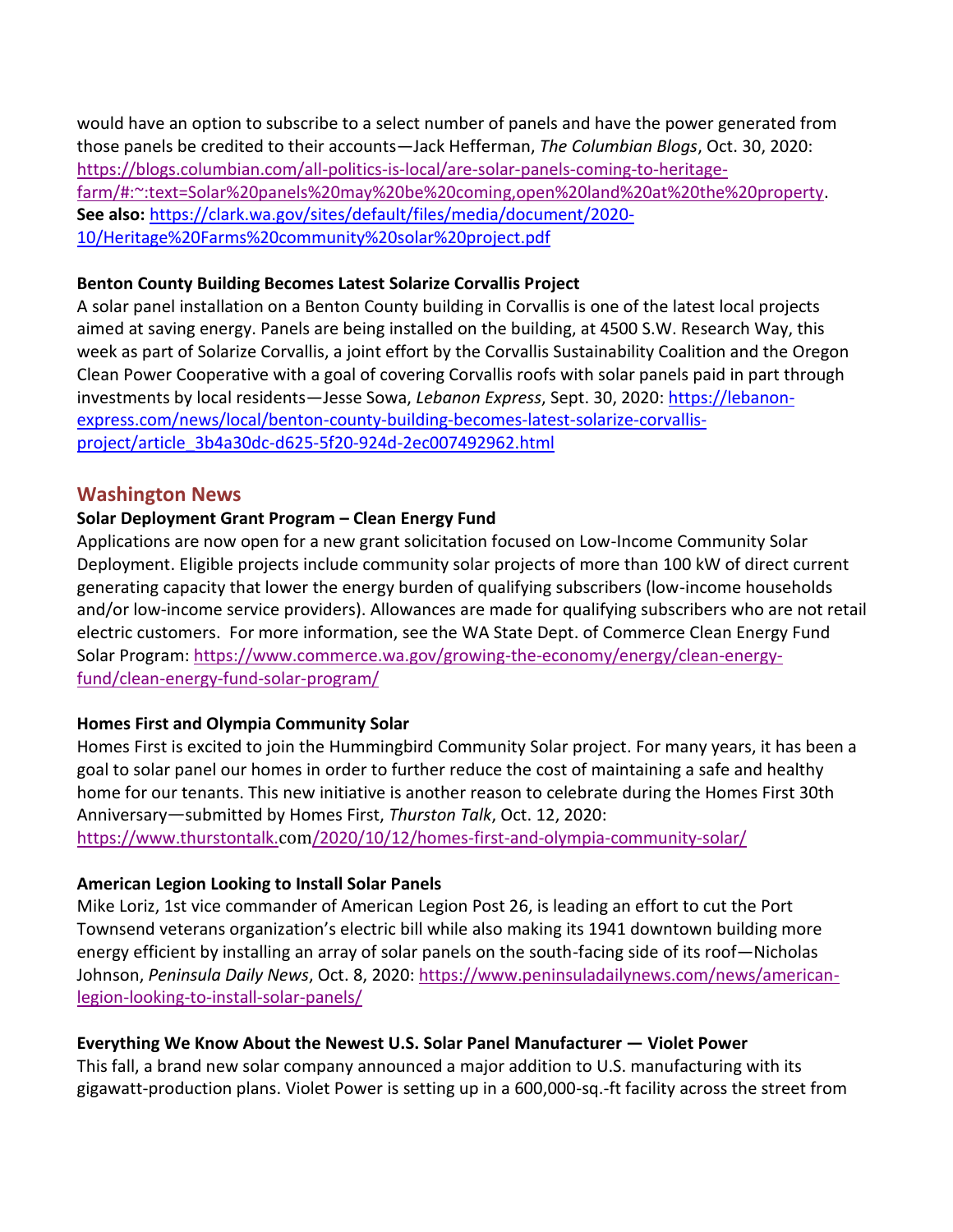REC Silicon in Moses Lake, Washington, and will have 500 MW of crystalline silicon solar cell manufacturing capacity by Q2 2021 with another 500 MW of full panel production by the end of next year. The plan is to eventually scale to 5 GW of production and 1,000 manufacturing employees—Kelly Pickerel, *Solar Power World*, Oct. 14, 2020:

[https://www.solarpowerworldonline.com/2020/10/everything-we-know-about-the-newest-u-s-solar](https://www.solarpowerworldonline.com/2020/10/everything-we-know-about-the-newest-u-s-solar-panel-manufacturer-violet-power/)[panel-manufacturer-violet-power/](https://www.solarpowerworldonline.com/2020/10/everything-we-know-about-the-newest-u-s-solar-panel-manufacturer-violet-power/)

#### **REC Silicon to Restart Solar Wafer Production for Neighbor Violet Power**

Newly announced Washington-based solar cell and panel manufacturing venture Violet Power will now have a domestic silicon supplier with nextdoor REC Silicon. REC's Moses Lake silicon production facility has been [out of commission since 2018,](https://www.solarpowerworldonline.com/2018/07/rec-silicon-to-lay-off-100-employees-at-washington-polysilicon-production-facility/) but with [Violet Power setting up nearby](https://www.solarpowerworldonline.com/2020/09/violet-power-to-bring-american-solar-cell-and-panel-manufacturing-to-washington-by-end-of-2021/) and planning on 1 GW of production output, REC now had a significant domestic buyer. The two facilities will establish a silicon ingot and wafer solution for Violet Power's immediate solar cell manufacturing requirements and also work to expand domestic capacity for production of input materials necessary for other cyber-secure clean energy solutions utilizing green energy to create sustainable, responsibly produced and highly competitive products for domestic applications—Kelly Pickerel, *Solar Power World*, Oct. 13, 2020: [https://www.solarpowerworldonline.com/2020/10/rec-silicon-to-restart-solar-wafer-production-for](https://www.solarpowerworldonline.com/2020/10/rec-silicon-to-restart-solar-wafer-production-for-neighbor-violet-power/)[neighbor-violet-power/](https://www.solarpowerworldonline.com/2020/10/rec-silicon-to-restart-solar-wafer-production-for-neighbor-violet-power/)

### **Snohomish County PUD chooses Doosan V2G Tech for Microgrid**

Snohomish County PUD (SnoPUD) will use Doosan GridTech's vehicle-to-grid (V2G) energy management system to control two V2G fleet charging stations at its Arlington, Washington microgrid. The V2G system can charge a car and allow the vehicle's energy to flow back to the grid for support during an outage. This pilot program explores the challenges of using a microgrid to provide renewable energy and grid support. The program's goal is to evaluate the effects of this two-way interface—Sharon Bennett, *Microgrid Knowledge*, Oct. 28, 2020: [https://microgridknowledge.com/snohomish-v2g](https://microgridknowledge.com/snohomish-v2g-microgrid/)[microgrid/](https://microgridknowledge.com/snohomish-v2g-microgrid/)

## **Solar Industry**

### **Clean Energy Jobs Continue to Offer Competitive Wages Despite COVID**

To understand the quality of employment opportunities in clean energy-related industries, E2 (Environmental Entrepreneurs), the American Council on Renewable Energy (ACORE) and the Clean Energy Leadership Institute (CELI) have commissioned BW Research to analyze wages and benefits of occupations in clean energy industries in comparison to all occupations nationwide, sectors heavily impacted by the pandemic crisis and other energy-related occupations. Read more and access the report at: Matthew Mercure, *Solar Industry*, Oct. 23, 2020: [https://solarindustrymag.com/clean-energy](https://solarindustrymag.com/clean-energy-jobs-continue-to-offer-competitive-wages-despite-covid)[jobs-continue-to-offer-competitive-wages-despite-covid](https://solarindustrymag.com/clean-energy-jobs-continue-to-offer-competitive-wages-despite-covid)

## **Solar Recycling**

### **This Game-Changing Solar Company Recycles Old Panels into New Ones**

By the early 2030s, as one large wave of solar panels is reaching the end of life, the International Renewable Energy Agency projects that there could be as much as 8 million metric tons of total solar panel waste. By 2050, that could jump to as much as 78 million metric tons of cumulative waste. "We're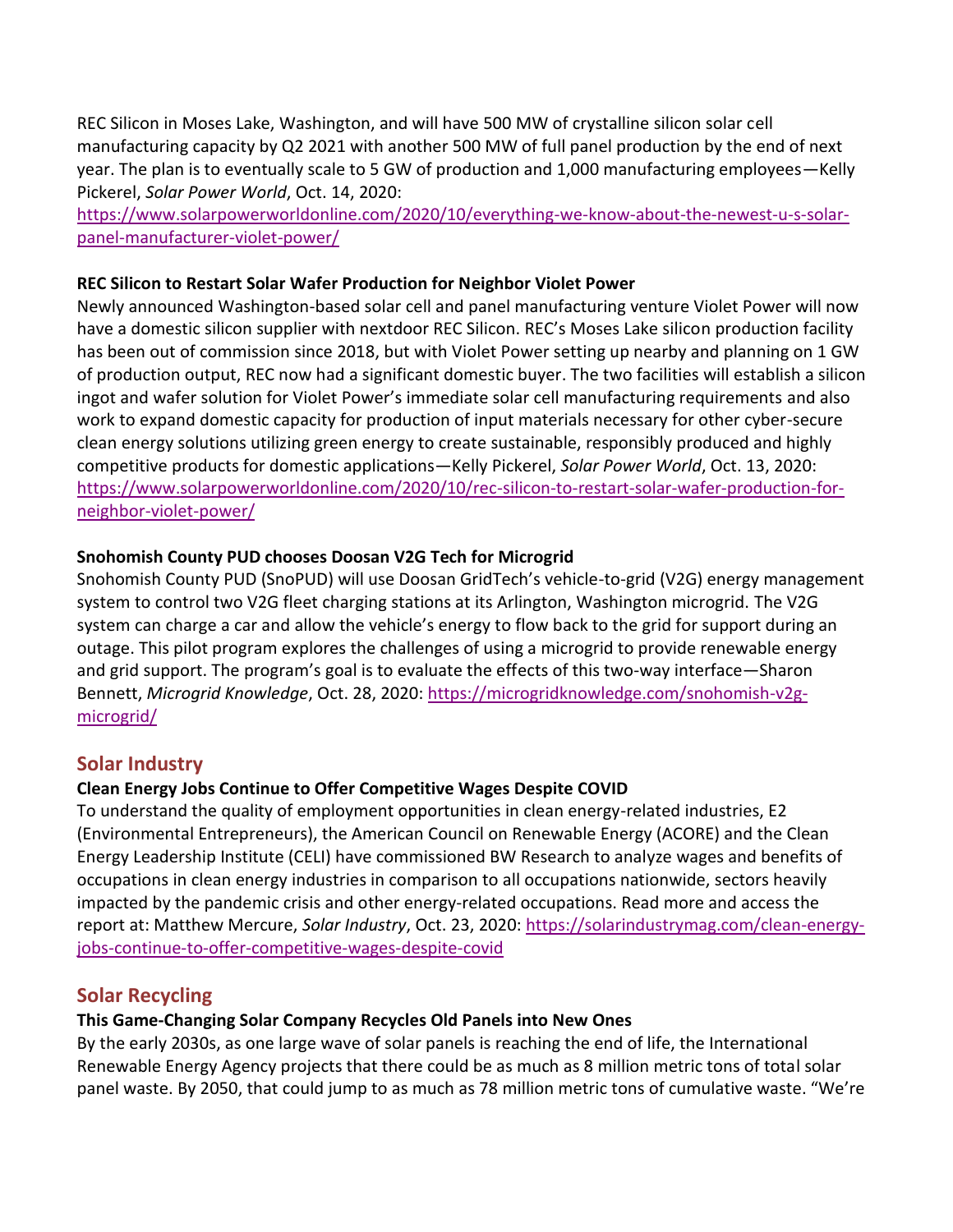looking at an emerging waste stream which has the potential to go to pretty large volumes over the next decade," says Andreas Wade, who leads global sustainability for First Solar, a solar panel manufacturer that is taking on the problem with a circular approach—*WasteAdvantage*, posted Oct. 11, 2020: [https://wasteadvantagemag.com/this-game-changing-solar-company-recycles-old-panels-into](https://wasteadvantagemag.com/this-game-changing-solar-company-recycles-old-panels-into-new-ones/)[new-ones/](https://wasteadvantagemag.com/this-game-changing-solar-company-recycles-old-panels-into-new-ones/)

### **Solar Panel Recycling: Let's Make It Happen**

This is one of four blogs in a series examining current challenges and opportunities for recycling of clean energy technologies. Please see the *[introductory post](https://blog.ucsusa.org/james-gignac/introducing-a-blog-series-on-recycling-clean-energy-technologies)*, as well as other entries on *[wind turbines](https://blog.ucsusa.org/james-gignac/wind-turbine-blades-recycling)* and *[energy storage](https://blog.ucsusa.org/james-gignac/recycling-energy-storage-batteries) batteries*… **Recycling vs. Disposal of PV Panels**: As current PV installations reach the final decommissioning stage, efficient recycling and material recovery are preferable to disposing of panels in landfills. Solar panels are mostly glass and metal, both of which are easily recyclable materials—Jack Gignac, *Union of Concerned Scientists*, Oct. 30, 2020[: https://blog.ucsusa.org/james](https://blog.ucsusa.org/james-gignac/solar-panel-recycling)[gignac/solar-panel-recycling](https://blog.ucsusa.org/james-gignac/solar-panel-recycling)

### **Community Solar**

### **U.S. Energy Dept. Aims For Affordable Solar**

Follow. The. Money. For all the talk about saving coal jobs over the past four years or so, the U.S. Department of Energy has been pushing dollar after dollar onto the renewable energy plate. In the latest twist, the Energy Department is ramping up its efforts to bring affordable solar power to the nation's vast population of low- and middle-income households, with a focus on new financial instruments—Trina Casey, *CleanTechnica*, Oct. 26, 2020: [https://cleantechnica.com/2020/10/26/us](https://cleantechnica.com/2020/10/26/us-energy-dept-aims-for-affordable-solar-power-with-a-little-help-from-friends/)[energy-dept-aims-for-affordable-solar-power-with-a-little-help-from-friends/](https://cleantechnica.com/2020/10/26/us-energy-dept-aims-for-affordable-solar-power-with-a-little-help-from-friends/)

## **Reports**

## **Reimagining Interstate Rights of Way Could Bring Energy Boon**

A [research report](https://theray.org/technology/solar/) by the Webber Energy Group at the University of Texas in Austin identifies more than 127,000 acres of right-of-way areas at interstate exits around the country as suitable sites for locating solar power generating sites. Study highlights Oregon.—Skip Descant, *Government Technology*, Oct. 9, 2020: [https://www.govtech.com/fs/infrastructure/Reimagining-Interstate-Rights-of-Way-Could-Bring-](https://www.govtech.com/fs/infrastructure/Reimagining-Interstate-Rights-of-Way-Could-Bring-Energy-Boon.html)[Energy-Boon.html](https://www.govtech.com/fs/infrastructure/Reimagining-Interstate-Rights-of-Way-Could-Bring-Energy-Boon.html)

### **Solar Study Highlights Rural Potential**

When it comes to finding places to set up shop, solar panel projects often consider two factors: first, how much sun the area receives; second, how close it is to the operation it is meant to power. But according to a new study conducted by Laura Zapata, co-founder of Tennessee-based solar energy company Clearloop and energy nonprofi[t WattTime,](https://www.watttime.org/) there is another factor that companies should be looking at: how much dirty energy, such as coal and fossil fuel, the project would replace if installed. The dirtier the previous energy source, the more 'bang for your buck' a company gets reducing its carbon footprint—Sander Gusinow, *Oregon Business*, Nov. 1, 2020:

[https://www.oregonbusiness.com/article/energy-environment/item/19188-solar-study-highlights-rural](https://www.oregonbusiness.com/article/energy-environment/item/19188-solar-study-highlights-rural-potential)[potential](https://www.oregonbusiness.com/article/energy-environment/item/19188-solar-study-highlights-rural-potential)

Access the report: [Solar in the Shadows: Expanding Access to Clean Energy in Forgotten America.](https://2fjc7g2oidjy31o56x3hc4kb-wpengine.netdna-ssl.com/wp-content/uploads/2020/09/White-Paper_-Solar-in-the-Shadows_-Expanding-Access-to-Clean-Energy-in-Forgotten-America-Sept-2020-7.pdf)